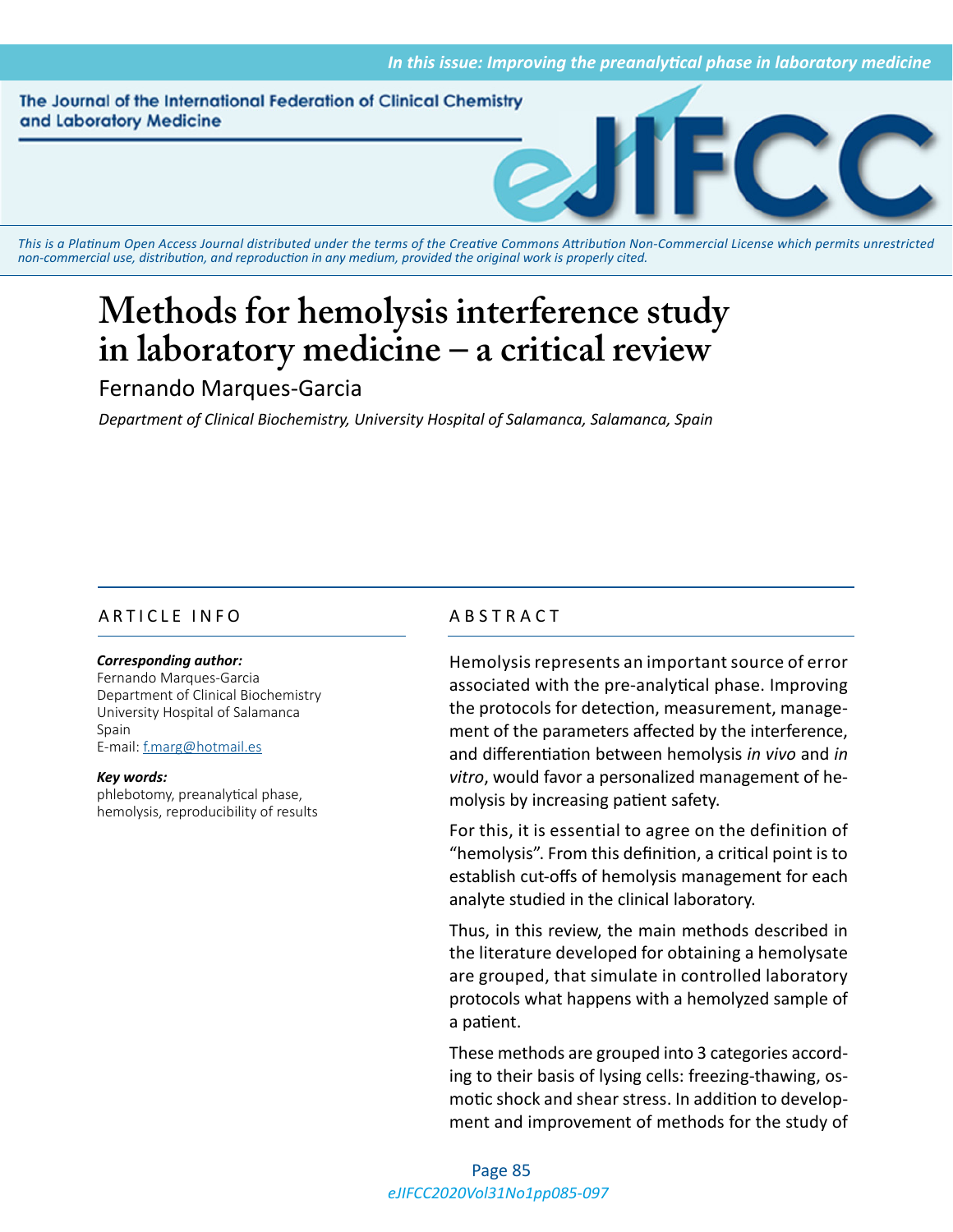hemolysis, it is necessary to carry out comparative studies to determine which one offers the best capabilities. Harmonization of the methods will allow to include them in working guidelines. All these strategies will allow to move from managing hemolysis on whole-sample basis to customize it analyte by analyte.

#### \*\*\*\*\*

### **INTRODUCTION**

Most of the errors associated with the total testing process occur in the pre-analytical phase (70-80%) (1,2). This phase includes sample collection, handling and transport, whose inadequate realization entails, inter alia, the possible appearance of analytical interferences, the main one being hemolysis (3). The presence of this interference in the samples affects the analytical determination of the biochemical tests, having as a consequence the need to recollect samples, delays in patient diagnosis and followup (crucial in the emergency laboratories), decreased patient safety, increased costs, …, etc. (4-6).

The hemolysis process is characterized by accelerated breakdown of the erythrocyte (RBC) membranes, releasing intra-erythrocyte content to the extracellular compartment (7). In this process not only hemoglobin is released, other components of the erythrocyte cytoplasm such as potassium, lactate dehydrogenase (LDH), or neuro-specific enolase (NSE) among other components.

All these elements can interfere with the measurements of the biochemical tests, and this interference will be more or less important depending on the magnitude assayed and the degree of hemolysis (8).

Due to the importance of knowing the degree of interference of the different levels of hemolysis over biochemical determinations, it is crucial to develop and harmonize appropriate methods to establish as closely as possible cut-off points for the proper hemolysis management (9).

This step is very important for the subsequent development of rules that allow harmonized handling of hemolyzed samples. Thus, this review aims to provide insight into the methods available for studying hemolysis interference in clinical laboratories.

# **CAUSES OF HEMOLYSIS**

The knowledge of the hemolysis degree of a sample is very important. This enables a different handling of the sample, appropriate to the type of hemolysis, and to perform corrective actions of the interferences.

Hemolysis can be due either to pathophysiological reasons or to causes exogenous to the patient. Thus, hemolysis can be classified into two large blocks:

### *• Hemolysis* **in vivo**

It is characterized by the breakdown of RBCs due to endogenous causes. Different degrees of anemia can be observed in the affected patient, able to increase the activity of the bone marrow as a compensatory mechanism (6). This premature rupture of RBCs may be due to antigen-antibody reactions, chemical reactions, hemolytic anemias, toxins or physical agents such as artificial heart valves, particularly mechanical ones (5). Less than 2% of the hemolysed samples detected in the clinical laboratory are due to *in vivo* processes (10). The handling of this type of samples will be aimed at knowing the patient's clinical situation and communicating the interferences to the clinician, in order to consider any possible treatments of the patient relevant to his/her pathophysiological situation.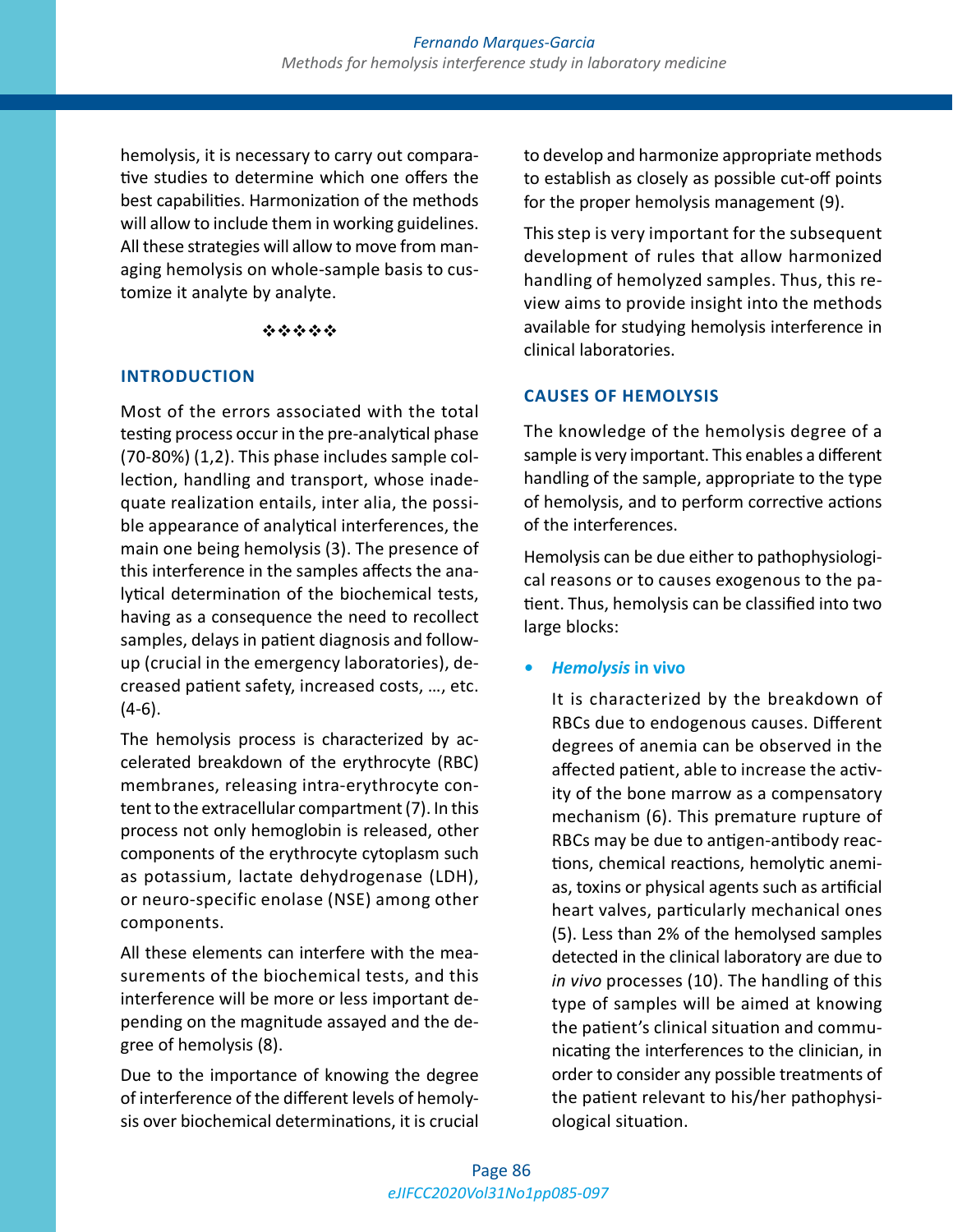#### *• Hemolysis* **in vitro***:*

In this case, the rupture of the RBCs is due to improper blood collection or sample handling (11). This kind of hemolysis may be due to phlebotomst using too thin needle size, inappropriate tubes mixing, or a too prolonged tourniquet time (12), as well as due to causes related to the transport or storage of the samples (13,14). In addition, this type of hemolysis is the one on which the clinical laboratory plays a more important role trying to reduce its incidence. To do this, it must first be estimated and managed properly by including in the report the degree of interference, e.g. through comments, as well as by managing indicators to know their impact on the blood collection centers, strengthening the training where sample hemolysis rates are higher than the quality objectives set.

The knowledge of the type of hemolysis is important in order to perform the more appropriate management of the interfered parameters (Table 1).

| Table 1                       | List of different causes of hemolysis occurring in vivo and in vitro* |                                               |  |  |  |  |
|-------------------------------|-----------------------------------------------------------------------|-----------------------------------------------|--|--|--|--|
| Causes of hemolysis in vivo   |                                                                       |                                               |  |  |  |  |
| <b>Inherited</b>              |                                                                       | <b>Acquired</b>                               |  |  |  |  |
|                               | Defects in hemoglobin                                                 | Immune-mediated causes                        |  |  |  |  |
| Defects of RBC membrane       |                                                                       | Hypersplenism                                 |  |  |  |  |
| Defective red cell metabolism |                                                                       | <b>Burns</b>                                  |  |  |  |  |
|                               | Glucose-6-phosphate dehydrogenase deficiency                          | <b>Infections</b>                             |  |  |  |  |
| Pyruvate kinase deficiency    |                                                                       | Mechanical damage in circulation              |  |  |  |  |
| Other RBC enzyme deficiencies |                                                                       | Inmunophenotyping errors in blood transfusion |  |  |  |  |
|                               |                                                                       | Drugs and toxins                              |  |  |  |  |
| Causes of hemolysis in vitro  |                                                                       |                                               |  |  |  |  |
|                               | Operator-dependent                                                    | Handling of the specimen                      |  |  |  |  |
|                               |                                                                       | Transport of the specimen                     |  |  |  |  |
|                               | Device-dependent                                                      | Sample processing                             |  |  |  |  |
|                               |                                                                       | Storage of the specimen                       |  |  |  |  |

*\*Table adapted from Lippi et al (7).*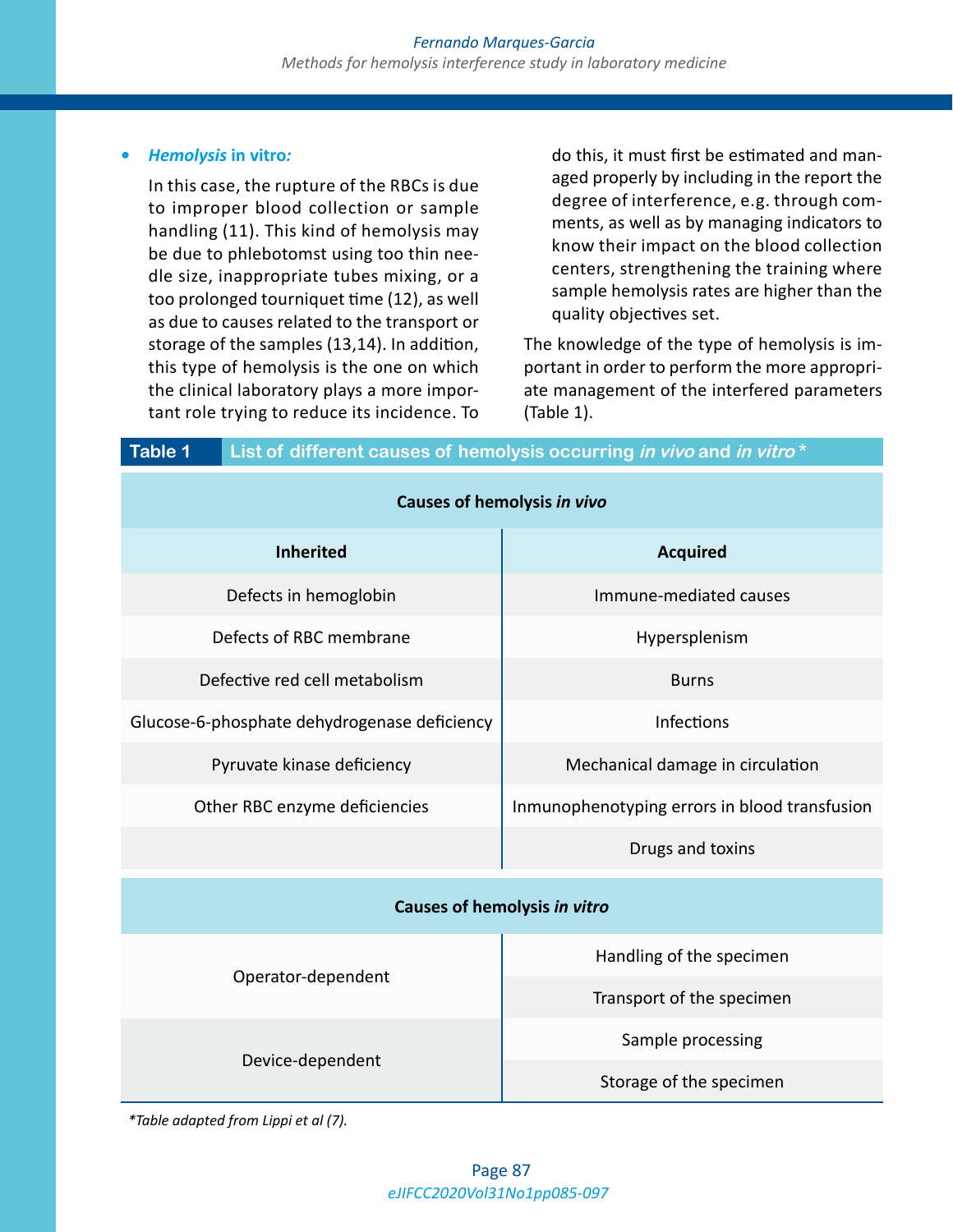#### **HEMOLYSIS MECHANISMS**

Biochemical tests are interfered by RBCs breakdown as a result of the release of their cellular content. The International Federation of Clinical Chemistry and Laboratory Medicine (IFCC) defines interference as "the systematic error of measurement caused by a sample component, which does not, by itself, produces a signal in the measuring system" (15). Interference (bias) in hemolysis processes will occur through four types of mechanisms described below:

# *• Increase in the concentration of the constituent by intracellular release*

Inside the red blood cell there are several analytes with higher concentration than in the surrounding fluid. Thus, their release as a result of hemolysis generates a positive interference on the relevant assays, causing overestimation of the real values. Potassium, LDH, AST, magnesium or phosphorus are the parameters that have the greatest difference between the intracellular medium of the RBC and the extracellular medium showing significant interference already at low hemolysis levels (7).

#### *• Chemical interference*

In this mechanism, the interfering substance acts on one of the phases of the chemical reaction of the assay. In general, the interaction or competition of some substances released from the RBC, such as proteins or lipids, with reagents or reaction products will occur, being altered the concentration of the analyzed parameter (16). As examples of this interaction, the effect that hemoglobin exerts on the measurement of bilirubin, or the overestimation of creatin kinase by interference with adenylate kinase released by RBC.

#### *• Spectrophotometric interference*

The wavelength at which the parameters that are measured spectrophotometrically are determined can overlap with the hemoglobin absorption spectrum. Thus, the assay of the analyte will undergo interference depending on the hemolysis degree. Both oxyhemoglobin and deoxyhemoglobin have a maximum absorption at 415 nm with a detection range between 320 nm and 450 nm, and between 540 nm and 589 nm respectively. The assays whose detection wavelength is between the above intervals will be affected, e.g. lipase, albumin and g-glutamyl transferase (GGT) (17,18). These analytes will be overestimated, while others such as alkaline phosphatase (ALP) will be underestimated when hemoglobin is degraded in alkaline medium (17).

#### *• Interference by dilutional effect*

The analytes whose concentration is lower inside the RBC with respect to the extracellular fluids, will undergo further diminution when hemolysis occurs, due to dilutional effect. Thus, sodium, chloride and glucose are classic examples of this type of interference (7). Such an interference on sodium, which has a very narrow homeostatic regulation, can have important clinical relevance.

It is possible that, when hemolysis levels are very high, several described mechanisms happen simultaneously (17). The interference degree caused by hemolysis is not only important in spectrophotometric biochemical tests, but also in gasometric, hematocytometric, coagulometric and immunoassay tests.

### **MEASUREMENT OF HEMOLYSIS IN CLINICAL LABORATORY**

Both types of hemolysis, *in vitro* and *in vivo*, are classically assessed by visual inspection comparing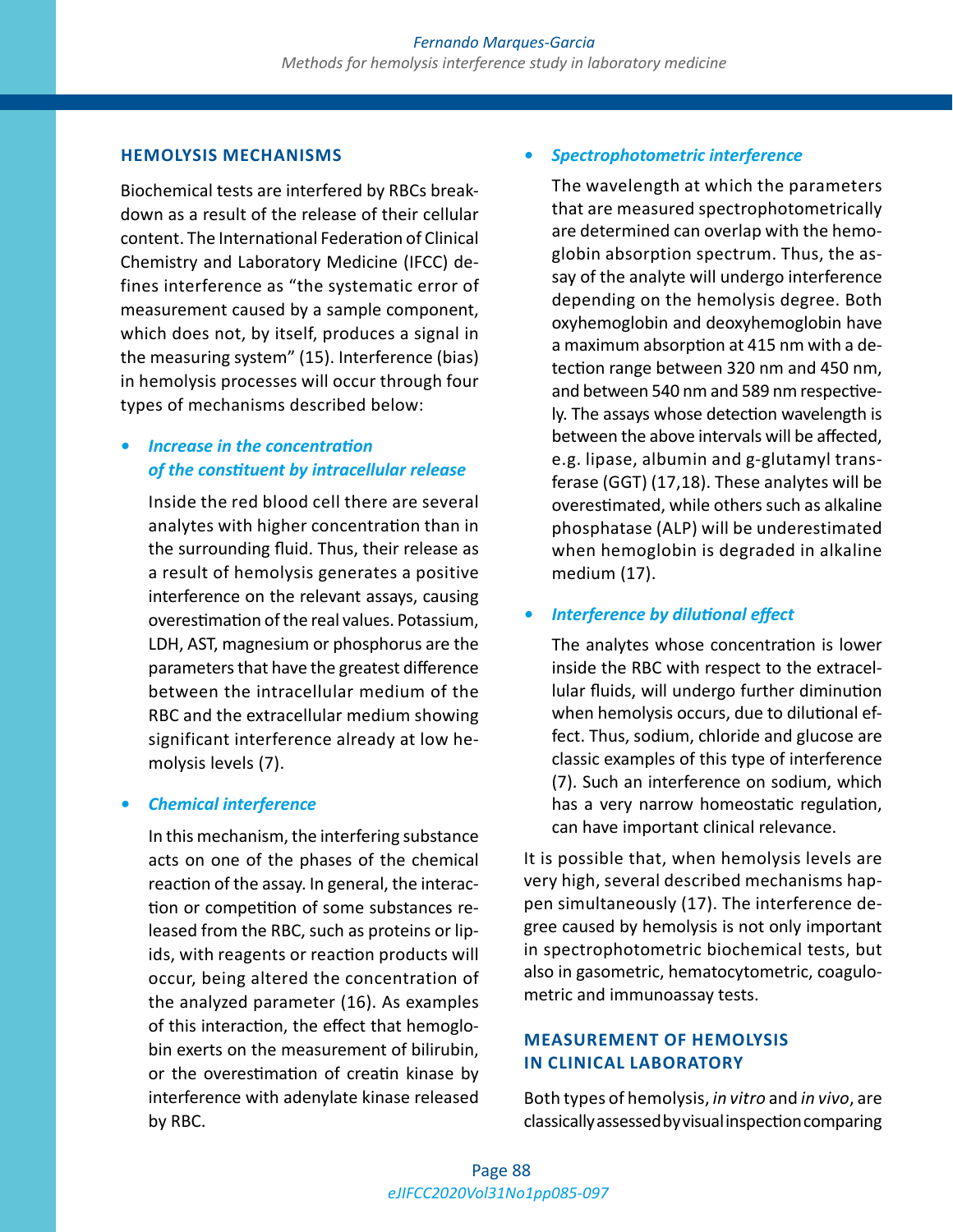the serum or plasma with a color scale after centrifuging the sample (19,20). This way of measuring hemolysis has important disadvantages (21), since it is a time-consuming method, therefore for laboratories with a high workload it is not very viable (5,22). Moreover, it is dependent on the observer thus on the degree of the observer training (23,19), and hardly standardizable to avoid intralaboratory biases (24). On the other hand, the assessment of hemolysis by visual inspection can be hindered by the presence of other interferers such as bilirubin, that adds color to the sample preventing a correct reading (25). Finally, this kind of hemolysis management could have consequences on patient safety (26).

To overcome the above difficulties in the assessment of hemolysis, the analyzers have progressively incorporated automated methods for the determination not only of hemolysis but also of icterus and lipemia (27). All these methods are based on performing a sample dilution and making multiple readings at different wavelengths using spectrophotometry (17). Farrell and Carter describe the characteristics of the automated HIL (hemolysis, icterus and lipemia) measurement methods of different analytical platforms currently available (17). With these methods, a qualitative or semi-quantitative determination is transformed to a quantitative determination allowing the development of control materials to implement both internal quality control programs (IQC) (28), as well as external quality control programs (EQA) for comparison among laboratories (29). But there are still challenges, making it difficult to implement this type of method in laboratories. Among the unresolved problems, Lippi lists several such as poor harmonization of detection techniques, non-standardization of the measurement units, improvement of the quality control systems available, and heterogeneity of the cut-offs between the different analytical platforms (30). Efforts are currently being made to try to solve these problems (28,

31), as well as demonstrating the low impact of any of them (32).

# **STUDIES FOR DETERMINATE HEMOLYSIS** *IN VIVO*

Being able to differentiate hemolysis *in vivo* from hemolysis *in vitro* is presently a current challenge in the clinical laboratory, because of the impact more at the clinical level than at the analytical level. Currently there is no established consensus for the differentiation of hemolysis *in vivo* from hemolysis *in vitro*, but there are examples in the literature of strategies that try to improve differentiation (33). A described strategy is to compare different samples received in the laboratory of the same patient (34). When receiving multiple samples from a patient, the hemolysed sample is compared with the rest of the patient's samples; if all the samples show hemolysis levels above the set cut-off for hemolysis, a high probability exists of *in vivo* hemolysis. That should be confirmed with the medical history. On the other hand, if only one sample is hemolysed, an *in vitro* hemolysis can be suspected.

Lippi et al propose an algorithm for screening samples in which hemolysis is suspected *in vivo* (35). The hemolysis index value is transformed to g/L of hemoglobin. The samples with a free hemoglobin value greater than the upper reference limit (URL) and without suspected *in vitro* hemolysis will be tested further to confirm hemolysis *in vivo*. The development of mathematical models to allow screening of whole blood samples with hemolyzed *in vitro* has been proposed (36).

In addition to the algorithms, there are biomarkers that can help to determine hemolysis *in vivo.* These biomarkers have variable sensitivities and specificities for the study of hemolysis. Analytes such as potassium, LDH and aspartate aminotransferase (AST) increase markedly in hemolysis *in vitro* (34,37), however the concentration of potassium is not interfered always by hemolysis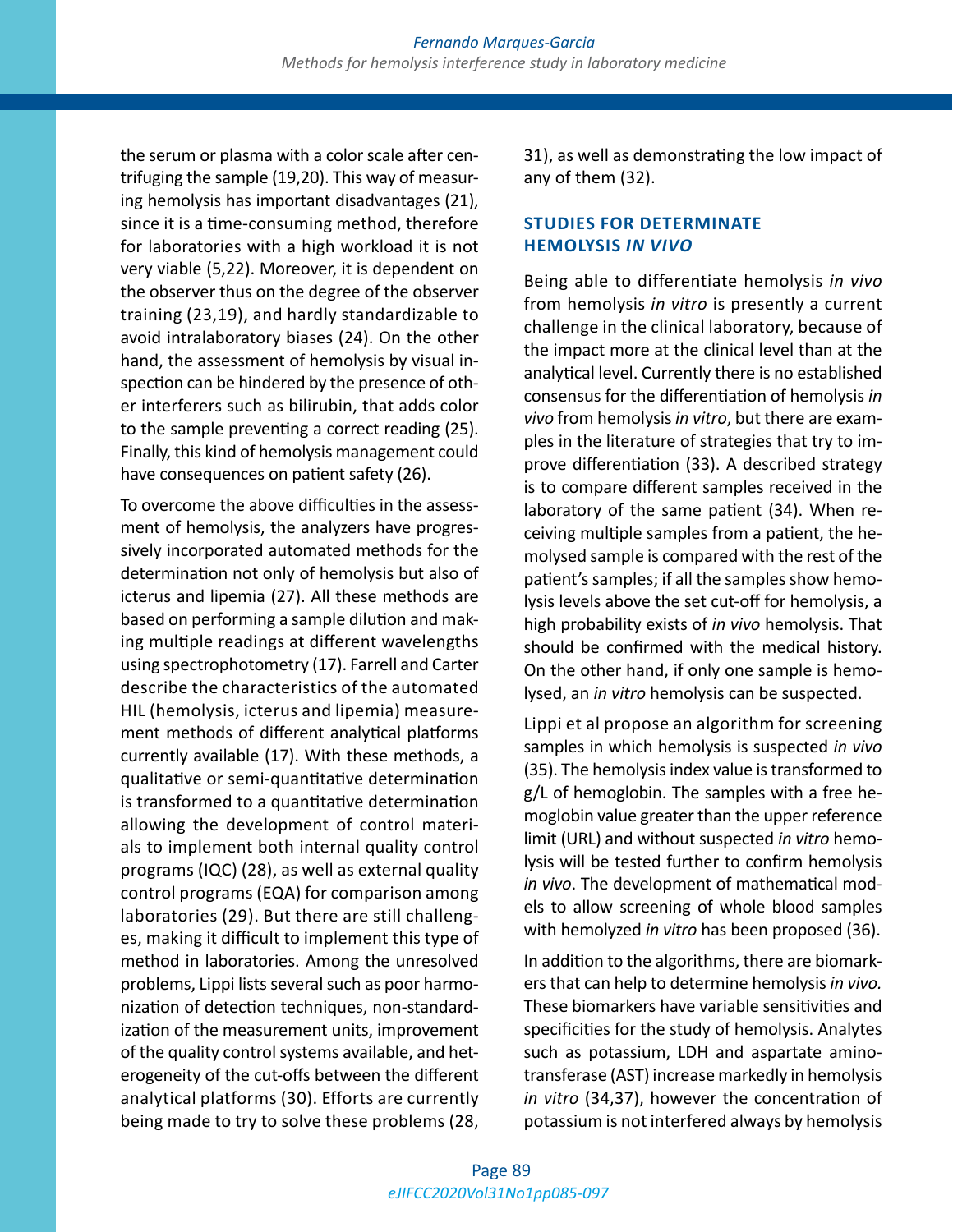*in vivo* (38). These samples can show increased potassium value for other physiopathological reasons, making screening difficult.

The decrease in haptoglobin concentration is considered the best marker to evaluate accelerated destruction of intravascular erythrocytes (39). In *in vitro* hemolysis this parameter is not affected since the resulting haptoglobin-hemoglobin complexes are rapidly eliminated from the circulation by monocytes and tissue macrophages CD163 receptor pathway (40). However, haptoglobin is decreased by hemolysis *in vivo*. But haptoglobin expression also decreases in liver function diseases which makes it difficult to use in the hemolysis assessment (41). Thus it should not be viewed as a gold standard (39).

Other typical *in vivo* hemolysis markers are indirect bilirubin and reticulocyte count increase, as well as decreased erythrocyte indices such as Mean Corpuscular Volume (MCV) and Mean Corpuscular Hemoglobin (MCH). But none of the biomarkers described are going to be affected only by the presence of hemolysis, therefore it is necessary to develop specific biomarkers to help us differentiate *in vivo* hemolysis from *in vitro* hemolysis.

Currently there is no established consensus to distinguish hemolysis *in vivo* and *in vitro* (7). Thus it is necessary to continue working on the development of algorithms, that allow us to differentiate the origin of the hemolysis, due to its clinical significance.

### **ASSESSMENT OF** *IN VITRO* **HEMOLYSIS**

Due to the high impact that *in vitro* hemolysis has on the assays in the clinical laboratory, homogeneous procedures are needed that allow us to determine cut-off points for the proper handling of hemolyzed samples. There is currently a high degree of heterogeneity in these studies (42,18). Thus we can decide whether or not to report the result obtained (43,44), or which is the most appropriate handling procedure depending on the parameter. In 2018, the Working Group for Preanalytical Phase (WG-PRE) of the European Federation of Clinical Chemistry and Laboratory Medicine (EFLM) (45), published a document of recommendations for the harmonized management of the results of hemolyzed samples, in order to know the cut-offs for each analyte in each analytical platform, since the values are dependent on method and instrument (46). Thus, an individualized management of each parameter can be achieved, all not being influenced in the same way by the same degree of hemolysis (46).

All the methods described in the literature and used for *in vitro* hemolysis studies are based on three fundamental strategies:

- **• Sample Freezing:** i.e. Freezing of the sample or freeze-thaw cycles to breakdown the cells.
- **• Osmotic shock:** i.e. Rupture of the cells when resuspended in hypotonic medium, usually distilled water.
- **• Shear stress:** i.e. Mechanical rupture of the cells by passing them through a needle.

In this section, different strategies for estimating the degree of interference by hemolysis, of the analytes to be measured in the clinical laboratory will be described.

# **CLASSICAL METHODS FOR HEMOLYSIS INTERFERENCE STUDY**

The key point is to obtain a hemolysate that adequately represents the working conditions. Different strategies for obtaining hemolysate have been described. Having a hemolysate that mimics most closely hemolyzed patient samples will allow the most appropriate handling of the samples. Lovelock describes a method for obtaining hemolyses based on the freezing of the sample (47), e.g. starting from the whole blood sample and freezing it or freezing washed red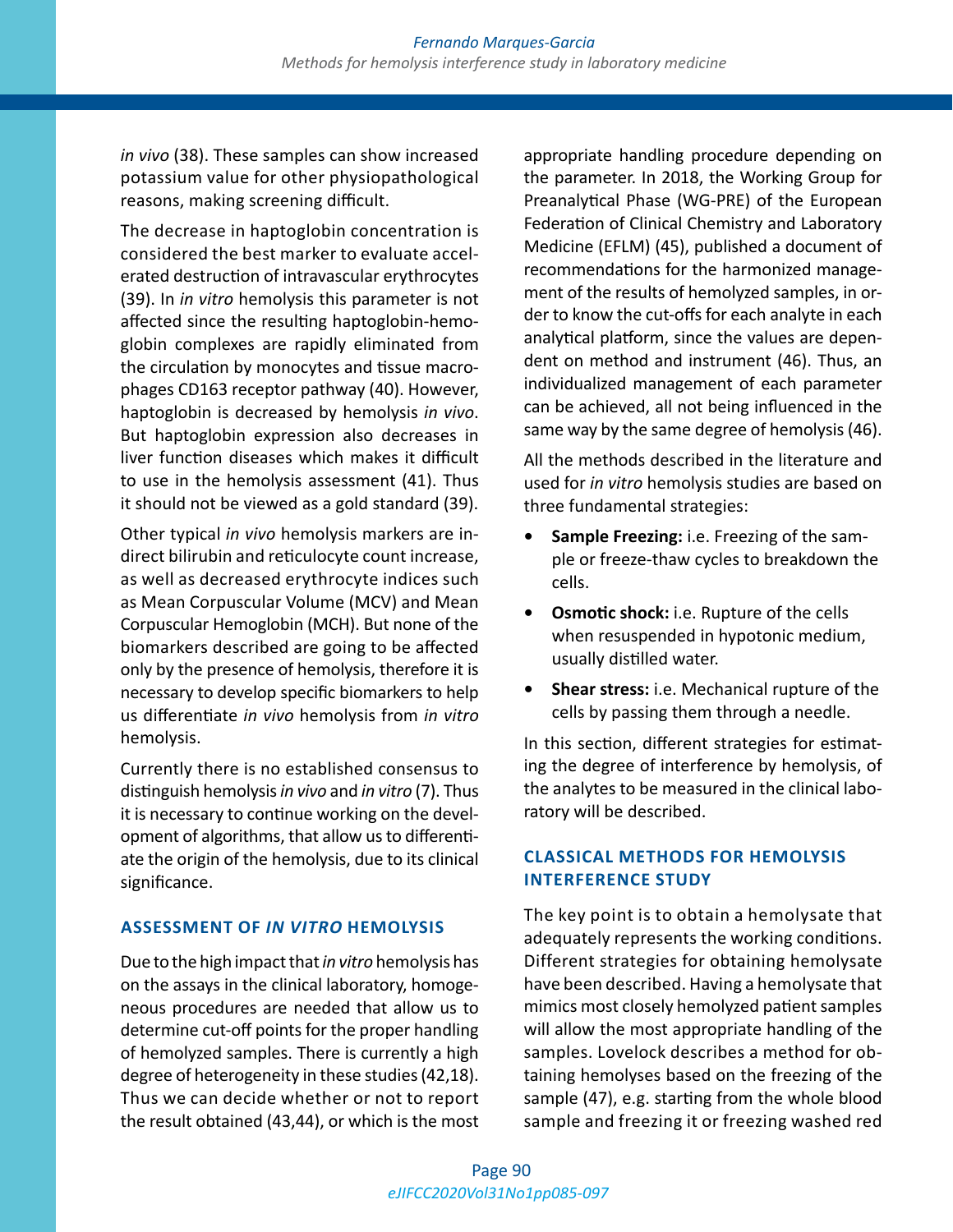blood cells. Freezing is performed over a period of 30 min, which is insufficient to break the platelets and leukocytes if whole blood is used, requiring longer periods of freezing (48).

Twenty years later, Meites published a modified method based on the Lovelock method (49). The Meites method is the classic method used to obtain hemolysis recommended by different guides (50). In this method a hemolysate is generated which will be used to add it to serum or plasma samples of patients where interference is studied. Anticoagulated whole blood is centrifuged to obtain the sedimented RBCs and washed 3 times with isotonic saline. The cells are frozen overnight in water and thawed at room temperature next day. It is centrifuged to remove cell debris and the hemoglobin concentration in the hemolysate is determined. Finally, hemolyzate is added to serum samples or plasma at different concentrations. Freezing-thawing of these methods breaks the blood cells and centrifugation removes cell debris, similar to the handling of the samples after venipuncture. To try to improve this method, studies have been done modifying the conditions of freezing temperature and freezing time (51).

It is important to consider that in these methods, starting from centrifuged and washed RBCs, the contribution that the breakdown of leukocytes and platelets have on the interference caused by hemolysis is lost.

Another alternative is the method described by Glick et al (52). This method starts with washed erythrocytes that are only going to be lysed using distilled water (osmotic shock). The hemolysate is cleaned by filtering on the glass wool and subsequent centrifugation. Like the Meites method, it has the limitation that only the breakdown of RBCs contributes to hemolyzing. Other method, less used, is proposed by Frank et al (53). This method also starts with washed erythrocytes to which distilled water and detergent are added to favor its rupture.

# **NEW APPROACH FOR HEMOLYSIS INTERFERENCE STUDY**

Based on the work of Meites and Glick, different strategies have been developed with the aim of achieving better hemolysates. Some of them are new strategies and others are modifications of those already available. The classical methods were based on freezing strategies (Lovelok and Meites) or osmotic shock (Glick) using distilled water. In 2004, Dimeski described a new method based on passing the anticoagulated whole blood sample through a needle several times to cause the breakdown of cellular components (54). The number of times the sample is passed through the needle determines the degree of hemolysis achieved.

Lippi et al (55) made a modification of Dimeski method, by standardizing the number of times the sample was passed through the needle (1 to 4 times), the type of syringe used (insulin type, 0.5 mL), as well as the thickness of the needle (30 gauge). The sample was centrifuged to remove the debris before determining the amount of free hemoglobin. As in the freeze-thaw models, with this method the erythrocytes were not selectively broken as in the osmotic shock models, since all blood cells in the sample (erythrocytes, leukocytes and platelets) are broken (9). In addition, an advantage of Dimeski's method is that by passing the sample through a needle simulates what is happening when collecting a patient's sample (56). The Lippi modified Dimeski method has been used for studies of hemolysis interference in parameters such as gasometry (56), coagulation (57), and hematimetry (58). Using this method, Lippi et al obtained the following conclusions (58):

- The hematology equipment used does not discriminate erythrocyte hemoglobin to free hemoglobin.
- A decrease in the RBC and hematocrit count due to mechanical rupture is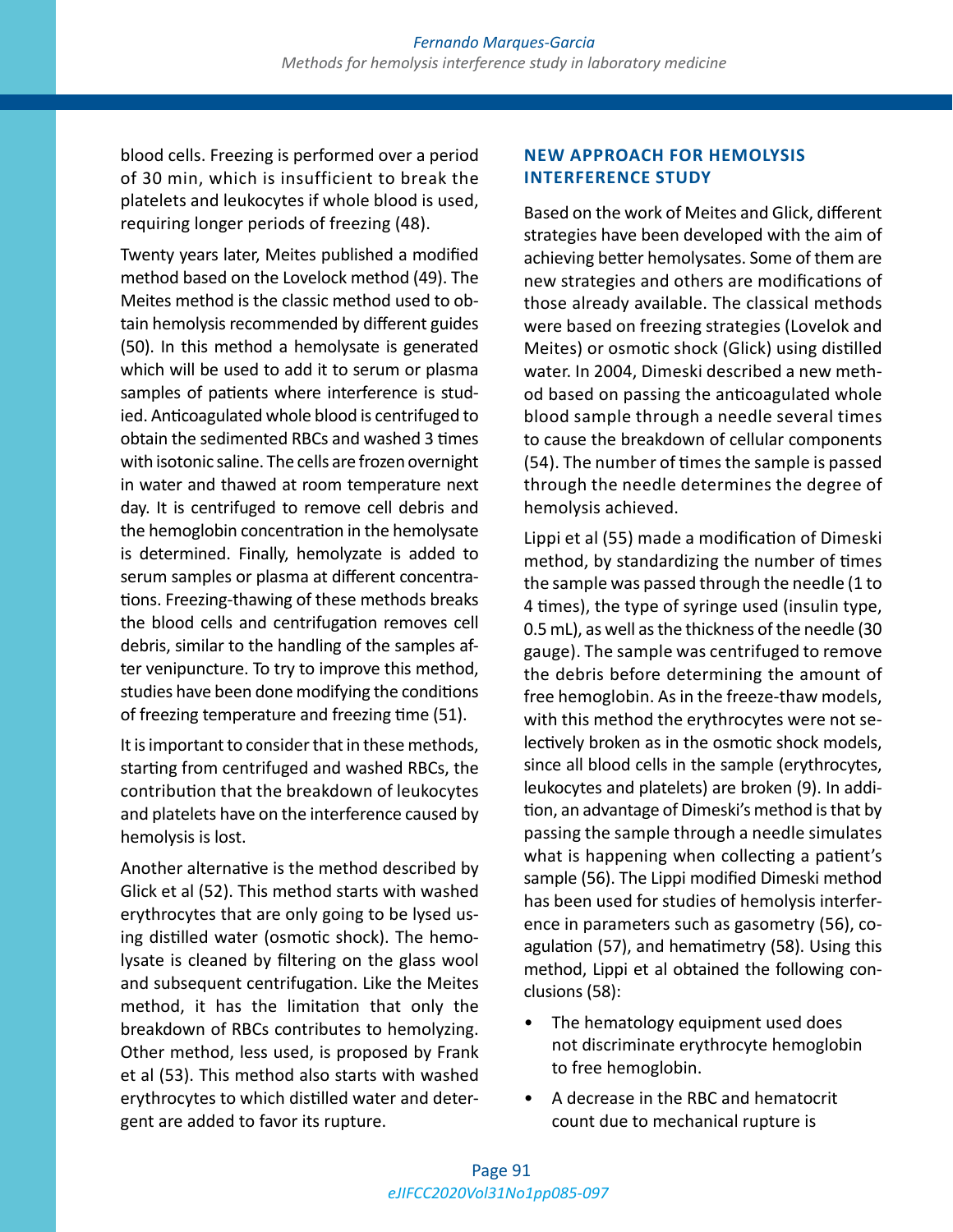observed, confirmed by a parallel increase in LDH and hemolytic index.

- A significant decrease in the number of total leukocytes is not detected
- Problems were observed in leukocyte formula assessment due to interference with RBC and platelet clumps.

In this type of samples, the main interference is not associated with the presence of free hemoglobin, but with the rupture of the different blood cell lines, leading to significant errors in the cell count. In hematological samples it is not appropriate to apply the methods of osmotic shock and freezing because all the cells in the sample would be broken and could not be assessed in the hematological counter.

In methods employing whole blood (gasometry and hematocytometry), it has been proposed to perform a previous screening of the samples by collecting an aliquot, centrifuging and determining visually the degree of hemolysis (59). This approach, especially for a laboratory with high workloads, would increase response times and increase workloads on the whole. These disadvantages would be more critical in emergency laboratories where the number of samples of gasometry and hematocytometry is high.

Recently Delgado et al, based on freezing-thawing methods for hemolysis studies, proposed two different strategies (60):

*• Strategy 1* 

Collection of two anticoagulated whole blood tubes. One was centrifuged and the supernatant (plasma) was collected. The other tube was frozen-thawed 3 times, centrifuged and the supernatant was collected. The two supernatants (plasma) obtained in different proportions were mixed.

# *• Strategy 2*

Collection of two anticoagulated whole blood tubes. One of them was centrifuged, the supernatant (plasma) was removed and the pellet was frozen-thawed (without using distilled water). The other tube was centrifuged and the supernatant (plasma) was collected. Different volumes of hemolysate to the plasma of the second tube were added.

In both strategies a negative interference (decrease in concentration) was observed in the determination of Na<sup>+</sup> , but strategy 1 presented better repeatability. The interference on Na<sup>+</sup> was due to dilution, therefore not including dilution with water in these strategies allowed a better assessment of Na<sup>+</sup> interference compared to previous studies that did include the dilution step (61).

In order to evaluate the suitability of the methods in the study of hemolysis interference, and to verify which one has better performance, it is necessary to carry out comparison studies between them. Studies have been carried out to compare the methods of obtaining hemolysate by osmotic shock and shear stress. In both cases they have been studied to determine the effect of hemolysis on the determination of ammonium (54,62), showing a better detection of interference using the osmotic shock method.

These studies did not include the freezing-thawing method, so Gidske et al (63) first compared the three main methods, namely: freezing, osmotic shock and shear stress. They studied 10 biochemical parameters on two different analytical platforms based on liquid chemistry or alternatively on dry chemistry assays. LDH was the parameter that provided more information, the interference observed was greater in the freezing-thawing and shear stress methods than the osmotic shock methods. The shear stress method produced the breakdown of erythrocytes,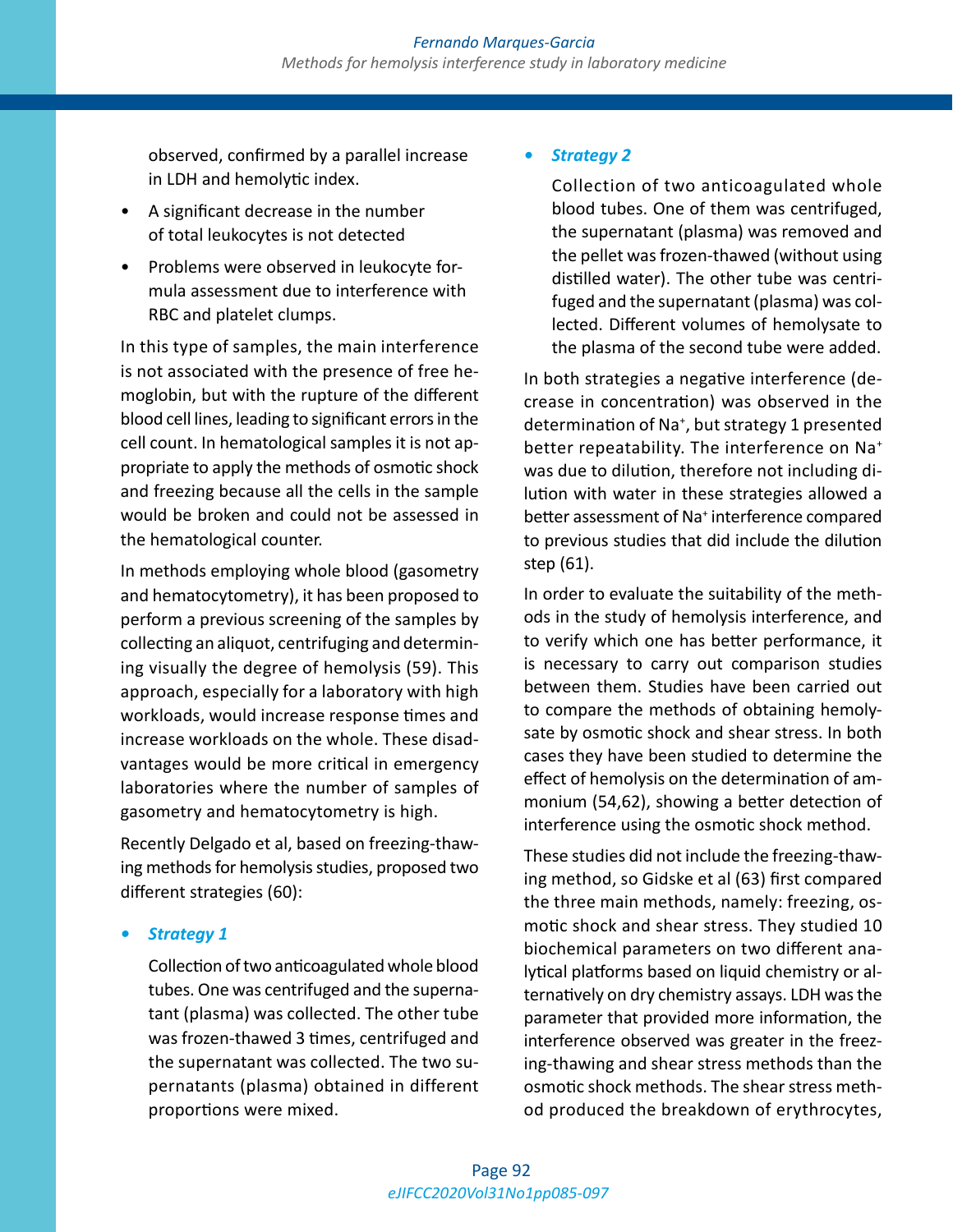platelets and leukocytes but it was a laborious method, with a high variability in the release of hemoglobin. On the other hand, the freezing method is simpler, with less variability and the three cell lines are also broken. In this study, freezing-thawing method was recommended as the most appropriate for obtaining hemolysates in hemolysis interference studies.

**OTHER METHODS**

In addition to the methods described above, other methods for the breakdown of blood cells based on different physical principles have been published. Yücel et al described the mechanical rupture of cells by stirring whole blood with a metallic bar (64). In another paper, Larga et al proposed hemolysis using tissue homogenization equipment (65). For the realization of these methods, equipment is needed that is not normally available in clinical laboratories, limiting its use in hemolysis interference studies.

Table 2 summarizes the characteristics of the methods for performing *in vitro* hemolysis studies in the clinical laboratory.

| <b>Table 2</b>                          |  | Main methods reported for obtaining in vitro hemolysates<br>and their characteristics |                                        |                     |                                                        |  |  |
|-----------------------------------------|--|---------------------------------------------------------------------------------------|----------------------------------------|---------------------|--------------------------------------------------------|--|--|
| <b>Method</b>                           |  | <b>Basis</b>                                                                          | <b>Sample</b>                          | Use water           | <b>Cell type break</b>                                 |  |  |
| Lovelock (47)                           |  | Freezing-<br>thawing                                                                  | Whole blood/<br>Washed<br>Erythrocytes | <b>No</b>           | Erythrocytes-<br>Leukocytes-Platelets/<br>Erythrocytes |  |  |
| Meites (49)                             |  | Osmotic<br>shock/<br>Freezing-<br>thawing                                             | Washed<br>Erythrocytes                 | Yes                 | Erythrocytes                                           |  |  |
| <b>Glick et al. (52)</b>                |  | Osmotic<br>shock                                                                      | Washed<br>Erythrocytes                 | Yes                 | Erythrocytes                                           |  |  |
| Frank et al. (53)                       |  | Osmotic<br>shock                                                                      | Washed<br>Erythrocytes                 | Yes<br>(+detergent) | Erythrocytes                                           |  |  |
| Dimeski (54)                            |  | Shear stress                                                                          | Whole blood                            | <b>No</b>           | Erythrocytes-<br>Leukocytes-Platelets                  |  |  |
| Dimeski adapted<br>by Lippi et al. (58) |  | Shear stress                                                                          | Whole blood                            | <b>No</b>           | Erythrocytes-<br>Leukocytes-Platelets                  |  |  |
| Delgado et al. (60)                     |  | Freezing-<br>thawing                                                                  | Whole blood                            | <b>No</b>           | Erythrocytes-<br>Leukocytes-Platelets/<br>Erythrocytes |  |  |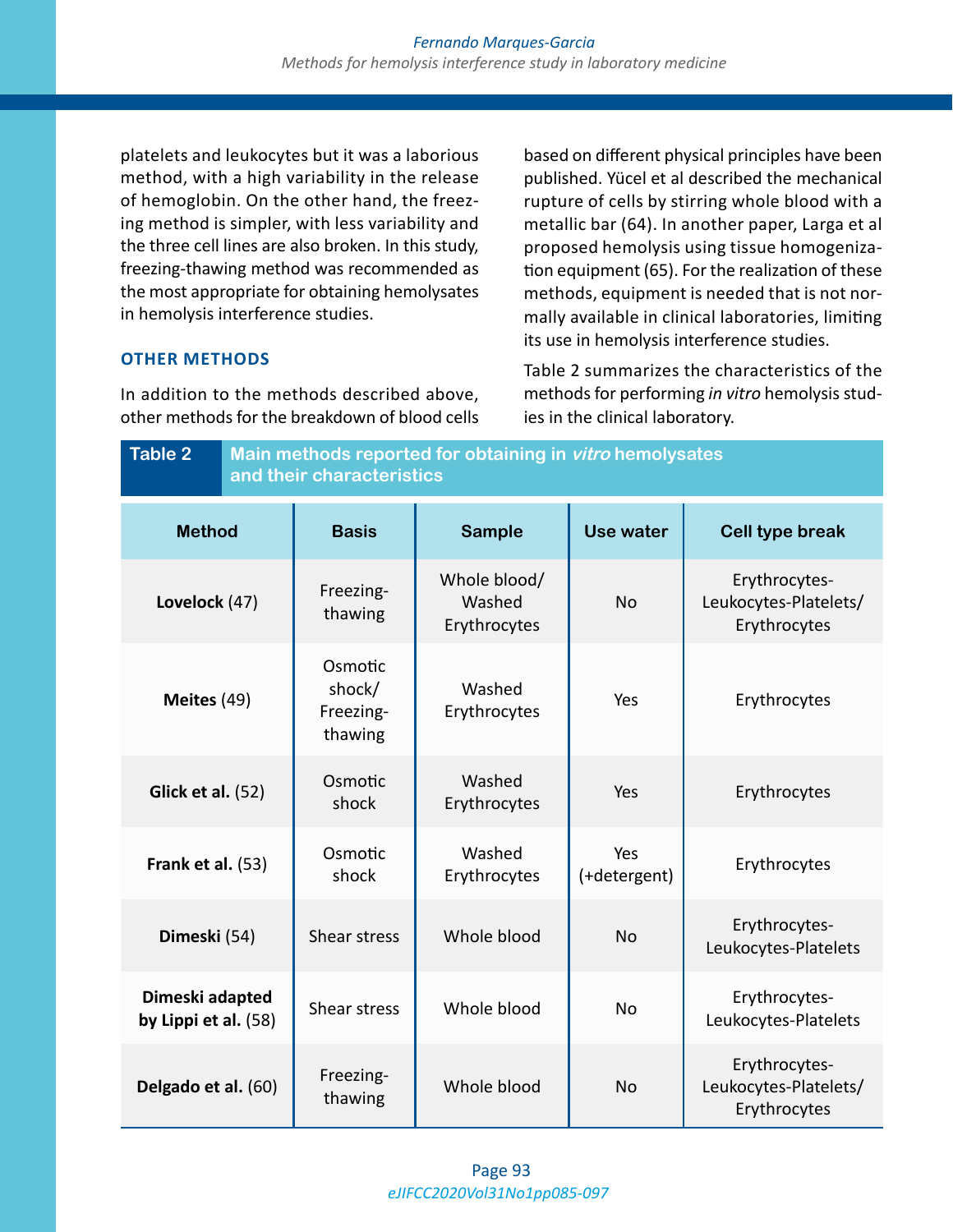### **CONCLUSIONS**

The harmonization/standardization of the processes performed in the clinical laboratory is an important objective to reduce variability and generate high quality results. The proper handling of hemolysis interference, in addition to correct analytical measurements, is particularly influenced by the determination of precise cutoffs for each analyte studied.

At first, it should be defined "hemolysis", i.e. whether it is the rupture of only the erythrocytes or of all blood cells (erythrocytes, leukocytes and platelets). Following a classical approach, e.g. Meites et al and Glick et al, only washed erythrocytes are employed. On the other hand, more recent studies, such as Lippi et al, take into account the contribution of the three cell lines, and Delgado et al and Gidske et al test different strategies, concluding that methods based on whole blood samples are more suitable for interference studies by hemolysis. Once the term "hemolysis" is defined, it is necessary to develop consensus protocols for the study of interference by hemolysis, by exchanging results between laboratories. In this review we have described the three groups of procedures currently used: freezing-thawing, osmotic shock and shear stress. Among these, a lot of heterogeneity in the method used to obtain hemolysate is reported in literature. To solve the problem it is necessary to carry out comparative studies of the available methods, such as that carried out by Gidske et al, in order to select the most appropriate protocol.

Another possible approach, as done by Delgado et al., is based on a method already described that introduces modifications allowing a better assessment of the degree of interference in the samples. All these studies should be extended to all the currently available analytical methods as well as to all analytical platforms. The availability of consensual method(s), could allow their

introduction into international guides, such as CLSI, harmonizing the protocols for carrying out hemolysis studies. The proper definition of the methods to be used in each situation would allow to obtain precise cut-offs independent of the method used to determine the degree of hemolysis interference. Thus, the management of hemolysis through interpretative comments proposed by the WG-PRE of the EFLM, would allow better assessment of each parameter that is being interfered and to obtain information useful for either the management of the clinical laboratory or the interpretation of the result at the clinical level.

Finally, a need is apparent to continuously progress in developing algorithms to differentiate hemolysis *in vivo* from *in vitro,* wieved as a challenge for the future in the clinical laboratory. In summary, with the harmonization/standardization of all these strategies, the integral management of hemolysis as a whole (clinical-analytical) will be favored with a notable increase in patient safety.

#### **REFERENCES**

1. Plebani M. The detection and prevention of errors in laboratory medicine. Ann Clin Biochem. 2010; 47: 101–110.

2. Plebani M, Lippi G. Closing the brain-to-brain loop in laboratory testing. Clin Chem Lab Med. 2011;49:1131–3.

3. Chawla R, Goswami B, Tayal D, Mallika V. Identification of the types of preanalytical errors in the clinical chemistry laboratory: 1-year study at G.B. Pant Hospital. Lab Med. 2010; 41(2):89–92.

4. Lima-Oliveira G, Volanski W, Lippi G, Picheth G, Guidi GC. Pre-analytical phase management: a review of the procedures from patient preparation to laboratory analysis. Scand J Clin Lab Invest. 2017;77(3):153-163.

5. Lippi G, Blanckaert N, Bonini P, Green S, Kitchen S, Palicka V, Vassault AJ, Plebani M. Haemolysis: an overview of the leading cause of unsuitable specimens in clinical laboratories. Clin Chem Lab Med. 2008;46(6):764-72.

6. Lippi G, Plebani M, Di Somma S, Cervellin G. Hemolyzed specimens: a major challenge for emergency departments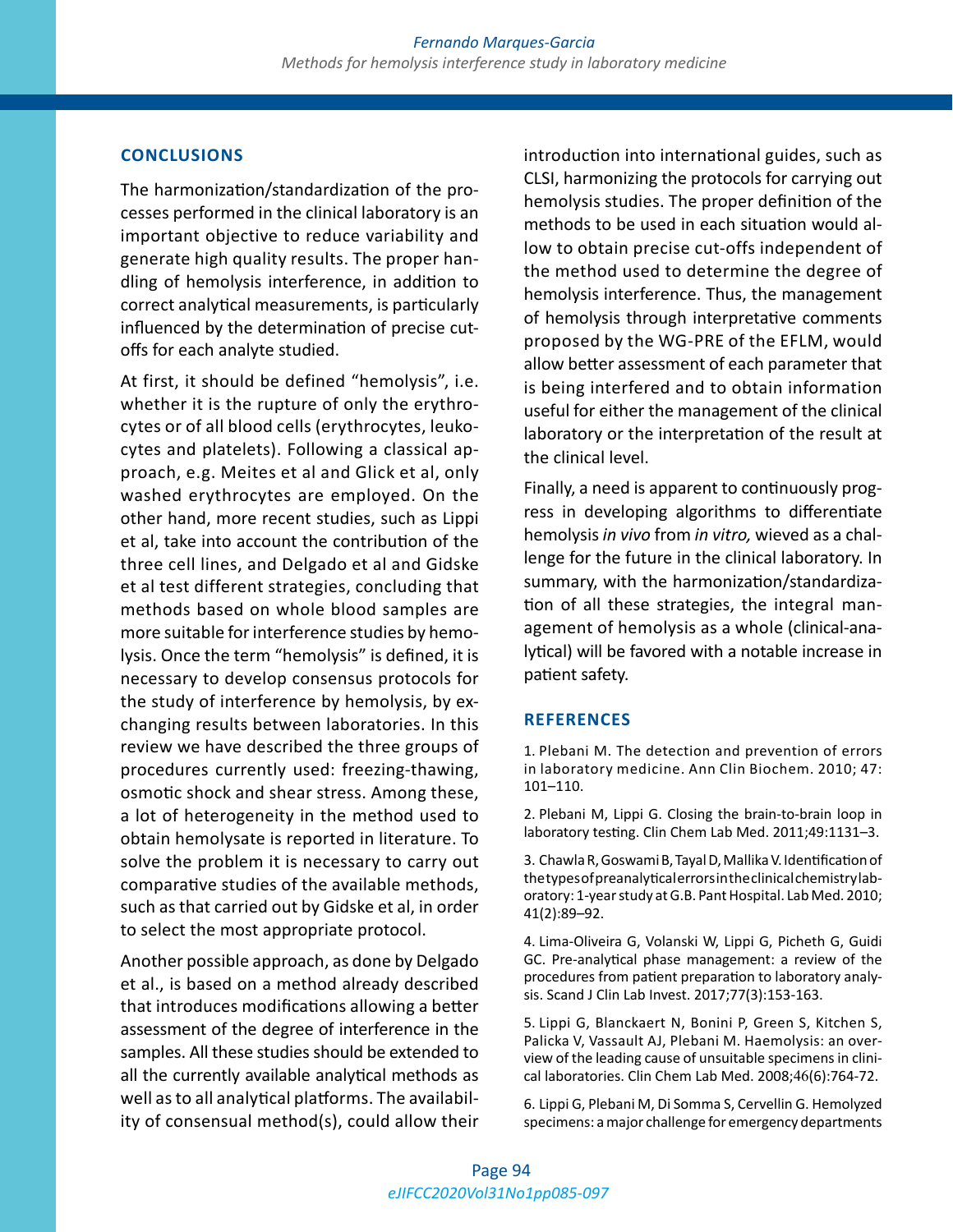and clinical laboratories. Crit Rev Clin Lab Sci. 2011;48(3): 143-53.

7. Lippi G, Cervellin G, Favaloro EJ, Plebani M. In vitro and in vivo hemolysis. An unresolved dispute in laboratory medicine. Berlin, Germany: Walter de Gruyter GmbH, 2012.

8. Heireman L, Van Geel P, Musger L, Heylen E, Uyttenbroeck W, Mahieu B. Causes, consequences and management of sample hemolysis in the clinical laboratory. Clin Biochem. 2017;50(8):1317–1322.

9. Lippi G. Interference studies: focus on blood cell lysates preparation and testing. Clin Lab. 2012;58(3-4):351–5.

10. Carraro P, Servidio G, Plebani M.Hemolyzed specimens: a reason for rejection or a clinical challenge? Clin Chem. 2000; 46(2):306-7.

11. Bush V, Mangan L. The hemolyzed specimen: causes, effects, and reduction. BD Vacutainer Syst Preanalytical Solut. 2003;2003:1-8.

12. Lippi G, Salvagno GL, Solero GP, Guidi GC. The influence of the tourniquet time on hematological testing for antidoping purposes. Int J Sports Med. 2006;27(5):359–362.

13. Simundic AM, Topic E, Nikolac N, Lippi G. Hemolysis detection and management of hemolyzed specimens. Biochem Med (Zagreb). 2010;20(2):154-159.

14. Lippi G, Avanzini P, Pavesi F, Bardi M, Ippolito L, Aloe R, Favaloro EJ. Studies on in vitro hemolysis and utility of corrective formulas for reporting results on hemolyzed specimens. Biochem Med (Zagreb). 2011;21(3):297-305.

15. Thomas L. Haemolysis as influence and interference factor. EJIFCC. 2002;13(4):95-98.

16. Gonzalez-Porras JR, Graciani IF, Alvarez M, Pinto J, Conde MP, Nieto MJ, Corral M. Tubes for pretransfusion testing should be collected by blood bank staff and labeled until the implementation of new technology for improved sample labelling. Results of a prospective study. Vox Sang. 2008;95:52–6.

17. Farrell CJL, Carter AC. Serum indices: managing assay interference. Ann Clin Biochem. 2016;53:527-38.

18. Lippi G, Salvagno G, Montagnana M, Brocco G, Guidi GC. Influence of hemolysis on routine clinical chemistry testing. Clin Chem Lab Med. 2006; 44(3): 311–6.

19. Hawkins R. Discrepancy between visual and spectrophotometric assessment of sample haemolysis. Ann Clin Biochem. 2002;39:521-2.

20. Simundic AM, Nikolac N, Ivankovic V, Ferenec-Ruzic D, Magdic B, Kvaternik M, Topic E. Comparison of visual vs. automated detection of lipemic, icteric and hemolyzed specimens: can we rely on a human eye? Clin Chem Lab Med. 2009;47(11):1361-5.

21. Lippi G, Cadamuro J. Visual assessment of sample quality: quo usque tandem?. Clin Chem Lab Med. 2018; 56(4):513-515.

22. Howanitz PJ, Lehman CM, Jones BA, Meier FA, Horowitz GL. Practices for identifying and rejecting hemolyzed specimens are highly variable in clinical laboratories. Arch Pathol Lab Med. 2015;139(8):1014-9.

23. Glick MR, Ryder KW, Glick SJ, Woods JR. Unreliable visual estimation of the incidence and amount of turbidity, hemolysis, and icterus in serum from hospitalized patients. Clin Chem. 1989;35(5):837-9.

24. Kato GJ, McGowan V, Machado RF, Little JA, Taylor J VI, Morris CR, Nichols JS, Wang X, Poljakovic M, Morris SM Jr, Gladwin MT. Lactate dehydrogenase as a biomarker of hemolysis-associated nitric oxide resistance, priapism, leg ulceration, pulmonary hypertension, and death in patients with sickle cell disease. Blood. 2006;107(6): 2279-85.

25. Jeffery J, Sharma A, Ayling RM. Detection of haemolysis and reporting of potassium results in samples from neonates. Ann Clin Biochem. 2009;46:222-5.

26. Luksic AH, Gabaj NN, Miler M, Dukic L, Bakliza A, Simundic AM. Visual assessment of hemolysis affects patient safety. Clin Chem Lab Med. 2018; 56(4): 574-581.

27. Lippi G, Plebani M. Continuous-Flow automation and hemolysis index: A crucial combination. J Lab Autom. 2013; 18(2):184-8.

28. Lippi G, Cadamuro J, Danese E, Gelati M, Montagnana M, von Meyer A, Salvagno GC, Simundic AM. Internal Quality Assurance of HIL indices on Roche Cobas c702. PlosOne. 2018;13(7):e0200088.

29. Programa de Garantía de la Calidad para Laboratorios Clínicos-Preanalitica. Sociedad Española de Medicina de Laboratorio (SEQCML): [www.seqc.es/es/programas](http://www.seqc.es/es/programas-garantia-calidad)[garantia-calidad](http://www.seqc.es/es/programas-garantia-calidad).

30. Lippi G. Systematic assessment of the hemolysis index: pros and cons. Adv Clin Chem. 2015;71:157-70.

31. Von Mayer A, Cadamuro J, Lippi G, Simundic AM. Call for more transparency in manufactures declarations on serum indices (HIL): On behalf of the working group for preanalitycal phase (WG-PRE), European Federation of Clinical Chemistry and Laboratory Medicine (EFLM). Clin Chim Acta. 2018;484: 328-332.

32. Lippi G, Avanzini P, Campioli D, Da Rin G, Dipalo M, Aloe R, Giavarina D, Salvagno GL. Systematical assessment of serum indices does not impair efficiency of clinical chemistry testing: A multicenter study. Clin Biochem. 2013;46(13-14):1281-4.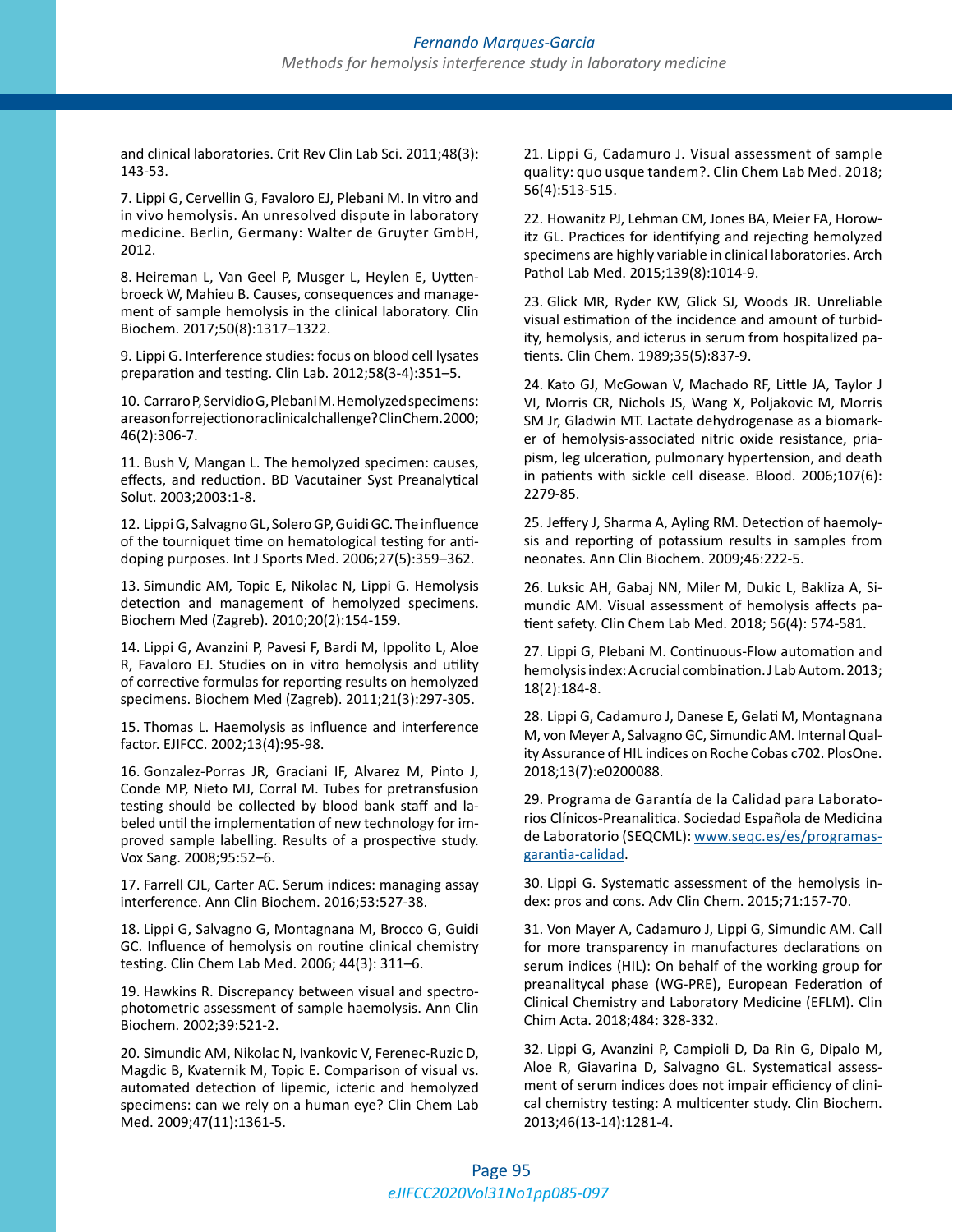33. Ismail A, Shingler W, Seneviratne J, Burrows G. In vitro and in vivo haemolysis and potassium measurement. BMJ. 2005;330(7497):949.

34. Abd Elrouf MB, Amanullah M, Zaman GS. Interference of hemolysis in the estimation of plasma aspartate aminotransferase, potassium and phosphate. Journal of Investigational Biochemistry. 2014;3(1):12-16.

35. Lippi G, Favaloro EJ, Franchini M. Haemolysis index for the screening of intravascular haemolysis: a novel diagnostics opportunity? Blood Transfus. 2018; 16(5): 433-437.

36. Lippi G, Pavesi F, Avanzini P, Chetta F, Aloe R, Pipitone S. Development of simple equations for effective screening of spurious hemolysis in whole-blood specimens. Int J Lab Hematol. 2015;37(2), 253-8.

37. Withold W. Monitoring of bone turnover biological, preanalytical and technical criteria in the assessment of biochemical markers. Eur J Clin Chem Clin Biochem. 1996; 34(10):785-99.

38. Blank DW, Kroll MH, Ruddel ME, Elin RJ. Hemoglobin interference from in vivo hemolysis. Clin Chem. 1985;31(9): 1566-9.

39. Shih AW, McFarlane A, Verhovsek M. Haptoglobin testing in hemolysis: Measurement and interpretation. Am J Hematol. 2014;89(4):443-7.

40. Kristiansen M, Graversen JH, Jacobsen C, Sonne O, Hoffman HJ, Law SK, Moestrup SK. Identification of the haemoglobin scavenger receptor. Nature. 2001;409(6817): 198-201.

41. Körmöczi GF, Säemann MD, Buchta C, Peck-Radosavljevic M, Mayr WR, Schwartz DW, Dunkler D, Spitzauer S, Panzer S. Influence of clinical factors on the haemolysis marker haptoglobin. Eur J Clin Invest. 2006;36(3):202-9.

42. Zemlin AE, Essack Y, Rensburg M, Keller T, Brinkmann T. Stability of red blood cell folate in whole blood and haemolysate. Clin Lab. 2010;56(9-10):391-6.

43. Cadamuro J, Mrazek C, Haschke-Becher E, Sandberg S. To report or not to report: a proposal on how to deal with altered test results in hemolytic samples. Clin Chem Lab Med. 2017;55(8):1109-1111.

44. Lippi G, Cervellin G, Plebani M. Reporting altered test results in hemolyzed samples: is the cure worse than the disease? Clin Chem Lab Med. 2017;55(8):1112-1114.

45. Lippi G, Cadamuro J, von Meyer A, Simundic AM. European Federation of Clinical Chemistry and Laboratory Medicine (EFLM) Working Group of Preanalitycal Phase (WG-PRE). Practical recommendations for managing hemolyzed samples in clinical chemistry testing. Clin Chem Lab Med. 2018;56(5):718-727.

46. Lippi G, Salvagno GL, Favaloro EJ, Guidi GC. Survey on the prevalence of hemolytic specimens in an academic hospital according to collection facility: opportunities for quality improvement. Clin Chem Lab Med. 2009;47(5): 616-8.

47. Lovelock JE. The haemolysis of human red blood-cells by freezing and thawing. Biochim Biophys Acta. 1953;10(3): 414–26.

48. Lippi G, Salvagno GL, Montagnana M, Brocco G, Cesare Guidi G. Influence of the needle bore size used for collecting venous blood samples on routine clinical chemistry testing. Clin Chem Lab Med. 2006;44(8):1009-14.

49. Meites S. Reproducibly simulating hemolysis, for evaluating its interference with chemical methods. Clin Chem. 1973;19(11):1319.

50. Clinical and Laboratory Standards Institute. Interference testing in clinical chemistry; approved guideline, 2nd ed. CLSI document EP07-A2, 2005.

51. Lippi G, Musa R, Aloe R, Mercadanti M, Pipitone S. Influence of temperature and period of freezing on the generation of hemolysate and blood cell lysate. Clin Biochem. 2011; 44:1267-9.

52. Glick M, Ryder K, Jackson S. Graphical comparisons of interferences in clinical chemistry instrumentation. Clin Chem. 1986;32(3):470-5.

53. Frank JJ, Bermes EW, Bickel MJ, Watkins BF. Effect of in vitro hemolysis on chemical values for serum. Clin Chem.1978; 24(11):1966-70.

54. Dimeski G. Effects of hemolysis on the Roche ammonia method for Hitachi analyzers. Clin Chem. 2004;50(5): 976-7.

55. Lippi G, Avanzini P, Dipalo M, Aloe R, Cervellin G. Influence of hemolysis on troponin testing: studies on Beckman Coulter UniCel Dxl 800 Accu-TnI and overview of the literature. Clin Chem Lab Med. 2011;49(12):2097-100.

56. Lippi G, Fontana R, Avanzini P, Sandei F, Ippolito L. Influence of spurious hemolysis on blood gas analysis. Clin Chem Lab Med. 2013;51(8):1651–4.

57. Lippi G, Plebani M, Favaloro EJ. Interference in Coagulation Testing: Focus on Spurious Hemolysis, Icterus, and Lipemia. Semin Thromb Hemost. 2013;39(3):258–66.

58. Lippi G, Musa R, Avanzini P, Aloe R, Pipitone S, Sandei F. Influence of in vitro hemolysis on hematological testing on Advia 2120. Int. J Lab Hematol. 2012;34(2):179–84.

59. Lippi G, Ippolito L, Fontana R. Prevalence of hemolytic specimens referred for arterial blood gas analysis. Clin Chem Lab Med. 2011;49(5):931–2.